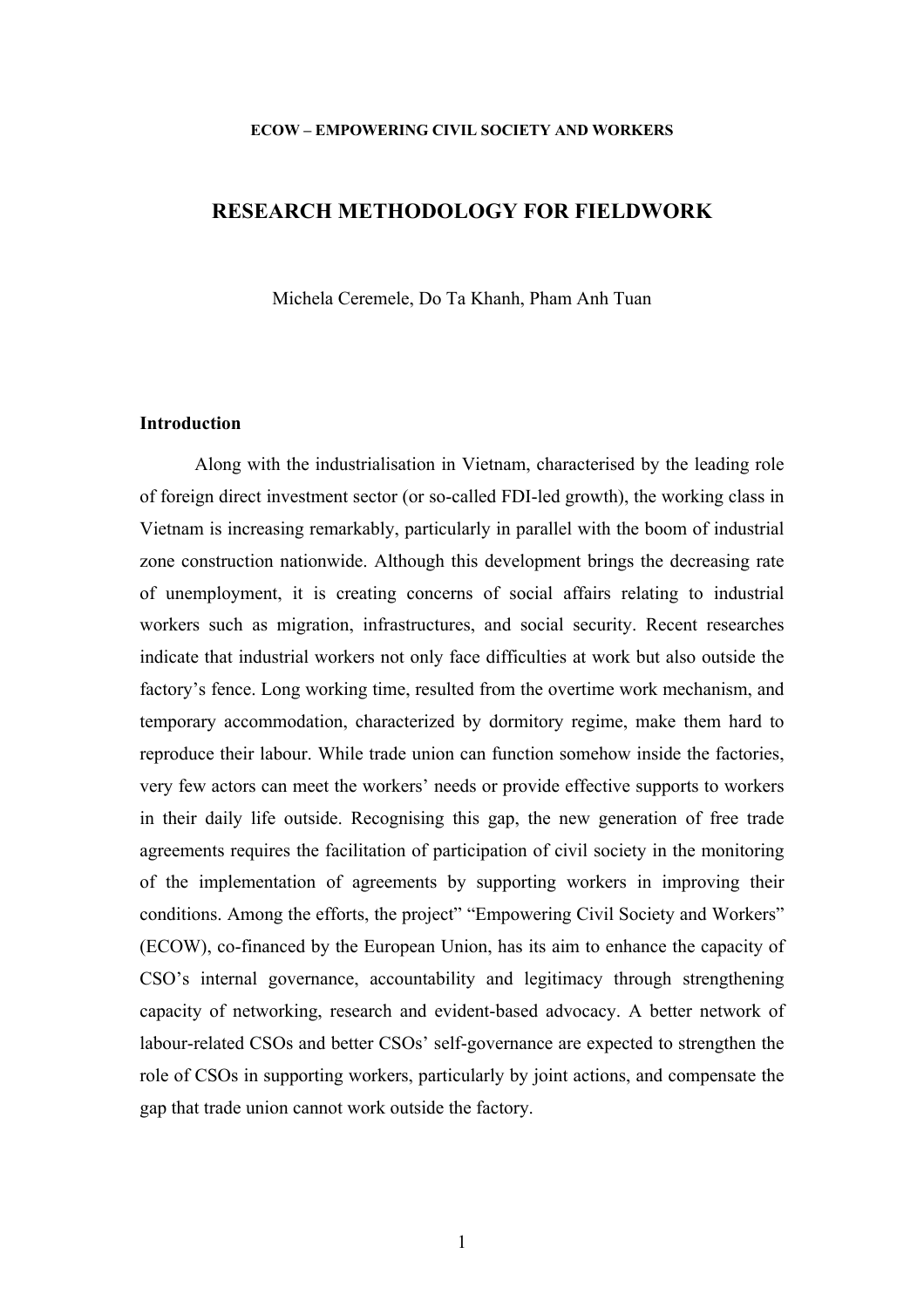#### **1. Objectives of the booklet and potential users.**

The following booklet offers some basic methodological and method guidelines to monitor and understand the industrial workers' working and living conditions through social research. According to Clough and Nutbrown, "at its simplest this distinction [between methods and methodology] can be seen in terms of *methods* being some of the ingredients of research, whilst *methodology* provides the *reasons* for using a particular research recipe"<sup>1</sup>. Thus methods (the ingredients) are the various tools of a research and methodology is about: why using that mix of tools; starting from which assumptions; to respond to which questions; with which objectives. In general terms, methodology is about the ultimate meaning of a research.

The research methodology/methods proposed in this booklet specifically focus on workers employed in enterprises located in industrial parks with foreign linkages (mainly FDI enterprises), with special reference to internal migrant workers.

Basing on some major findings of the fieldwork activities conducted in Vietnam's Northern provinces under EWTU and SWORR project<sup>2</sup> (co-financed by the European Union), the booklet suggests a double-sided approach to social research:

- On the one end, it takes into consideration the need of a comprehensive social research design, aimed to produce broad-based, theoretically informed, innovative research about industrial workers (especially internal migrants) in Vietnam. From this point of view, the potential users of the booklet are social researchers and practitioners, particularly in CSOs and research and teaching institutions. This kind of research is particularly suited for the production of policy-oriented analyses, enabled to contribute to the on-going Vietnamese debate and advocacy on industrial policy, industrial relations and poverty reduction in Vietnam.
- On the other end, the methodology proposed takes into consideration more pragmatic and immediate research needs, such as: 1.Understanding major workers' concerns at the work place (as they emerge); 2. Meet, while

<sup>1</sup> Peter Clough and Cathy Nutbrown (2007), *A Student's Guilde to Methodology*, Sage Publications, London.

<sup>&</sup>lt;sup>2</sup> Empowerment of Workers and Trade Union in Vietnam (EWTU),  $2009 - 2011$ Strengthening Workers' rights and Representation (SWORR), 2012-2015.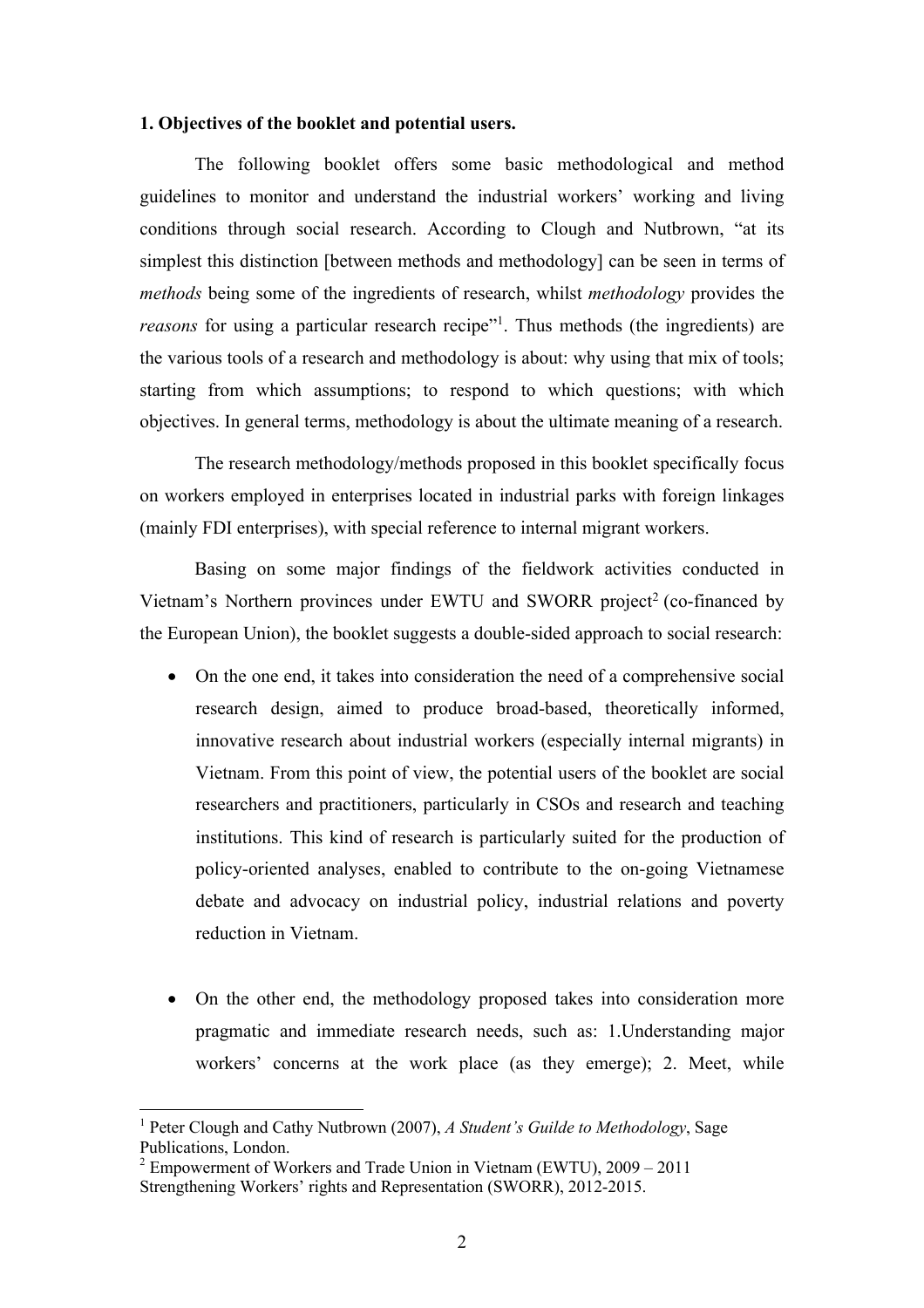researching, workers' need to be educated about their rights (regarding, for example, workloads, discipline at work, salary deductions, firing mechanisms). From this point of view, social research on workers' conditions is also conceived as a tool to inform workers, while potential users of the booklet are, among the others, practitioners from CSOs. Furthermore, this kind of research can be used by practitioners for better intervention and advocacy or by trade unionists working at the legal information centres for better consultancy.

## *Remarks*

To use the booklet effectively, the user needs to have a general background on social research and ability to communicate with and access to industrial workers, including internal migrant industrial workers. It is important to be familiar with the Vietnamese Labour Law and other labour-related legal documents.

In addition, the users are recommended to have basic knowledge of economics, international trade, industrial relations, global supply chains, corporate social responsibility, transformations of labour both in Vietnam and at global level.

#### **2. The research design**

In the last decades, Vietnam's development consensus has been characterized by a pro-FDIs stance, linking the growth of export-oriented industry financed by foreign investments to work formalization, social inclusion and urbanity, including for internal migrants moving from poor rural areas to industrial regions in search for a better job and better living conditions. However, Vietnamese debate is now suggesting that Vietnam may remain trapped into low-quality/low-wage productions (and low rights at work), thus creating more space for a deeper reflection about Vietnam's industrialization path. The proposed research design aims to support such debate though promoting labour informed analysis of Vietnamese on-going development trajectory, focusing on both industrial workers' working and living conditions and on the specific labour regimes promoted by international capital, including major implications for policies.

#### *2.1 Major areas of investigation.*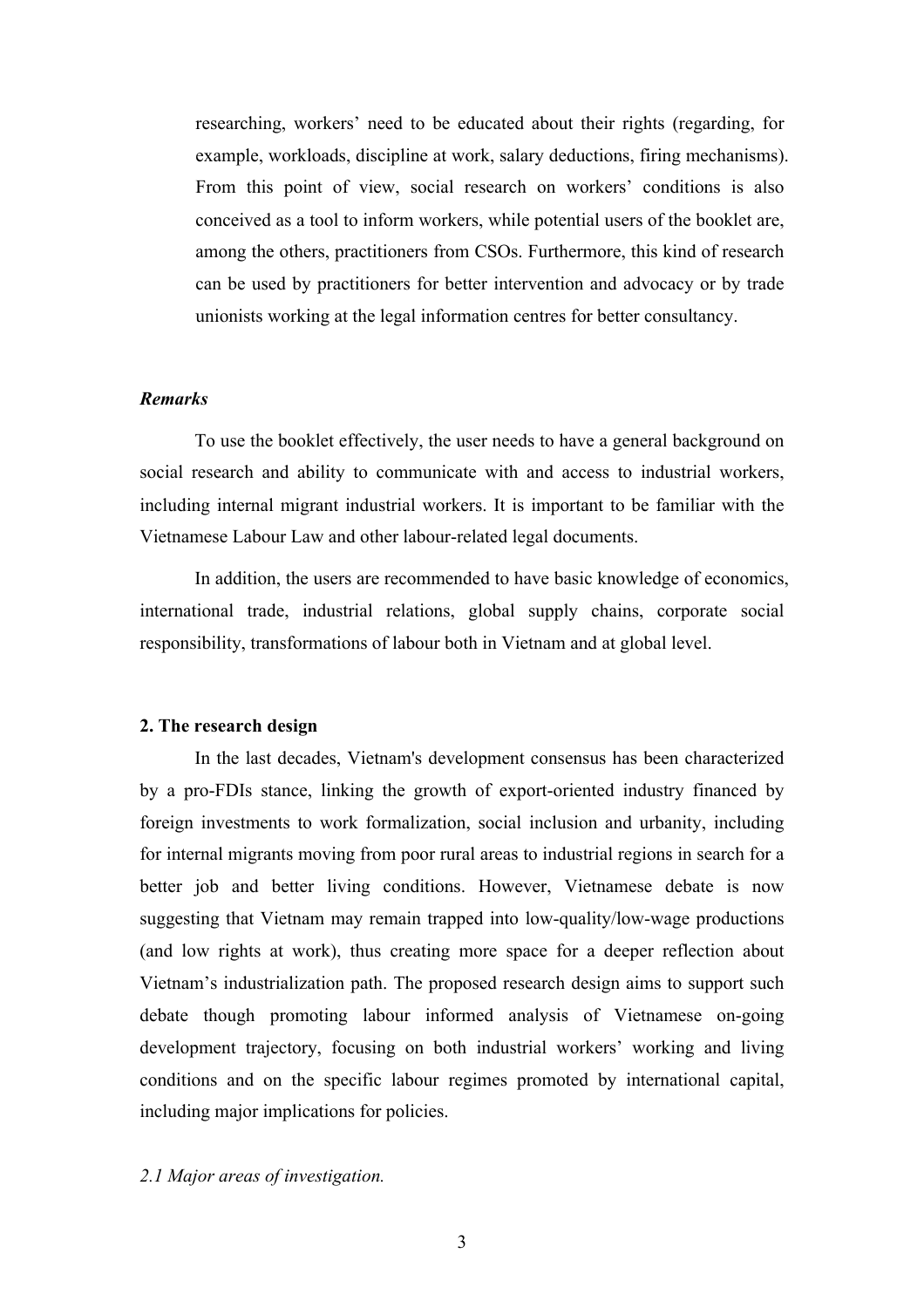Given the above framework, firms with foreign linkages are chosen as a major area of investigation and special attention is paid to internal migrant workers, particularly female ones, as according to the literature they represent the bulk of workers employed in new industrial areas (up to 70% in some sectors such as electronics or garments)<sup>3</sup> and the most vulnerable segments of Vietnamese emerging workforce.

## *2.2. Problematizing major mainstream categories and identifying relevant research questions.*

In order to contribute to the debate mentioned above, the research critically discusses basic mainstream categories, identifying specific research questions with relevant policy implications.

For example:

- What are (internal migrant) workers' working and living conditions?
- What lies beyond the notion of 'formal work' (that is: work covered by social insurance, health insurance and unemployment insurance, by Vietnamese standards), in terms of work stability, enforcement of workers' rights, workers' representation?
- Does the generation of 'formal work' in new industrial areas permanently drives poor/rural migrants out of poverty?
- Does the generation of 'formal work' in new industrial areas supports wider process of rural (poor) people's urbanization?
- Is it true that individual (migrant) workers can search for a better job thus improving their conditions? Or are the current conditions temporary or permanent?

### **3. Building a relevant research canvass**

The research looks at both the productive and reproductive factors – including the role played by domestic spatial and institutional arrangements – helping to determine the characteristics of the workforce in new industrial areas. Special attention is paid to the way such factors interconnect. Alternatively, mid-range

<sup>&</sup>lt;sup>3</sup> See Do Ta Khanh and Pietro Masina (2017), "Công nghiệp hóa và lao đông ở Việt Nam" (Industrialisation and Labour in Vietnam), Social Sciences Publishing House, Hanoi.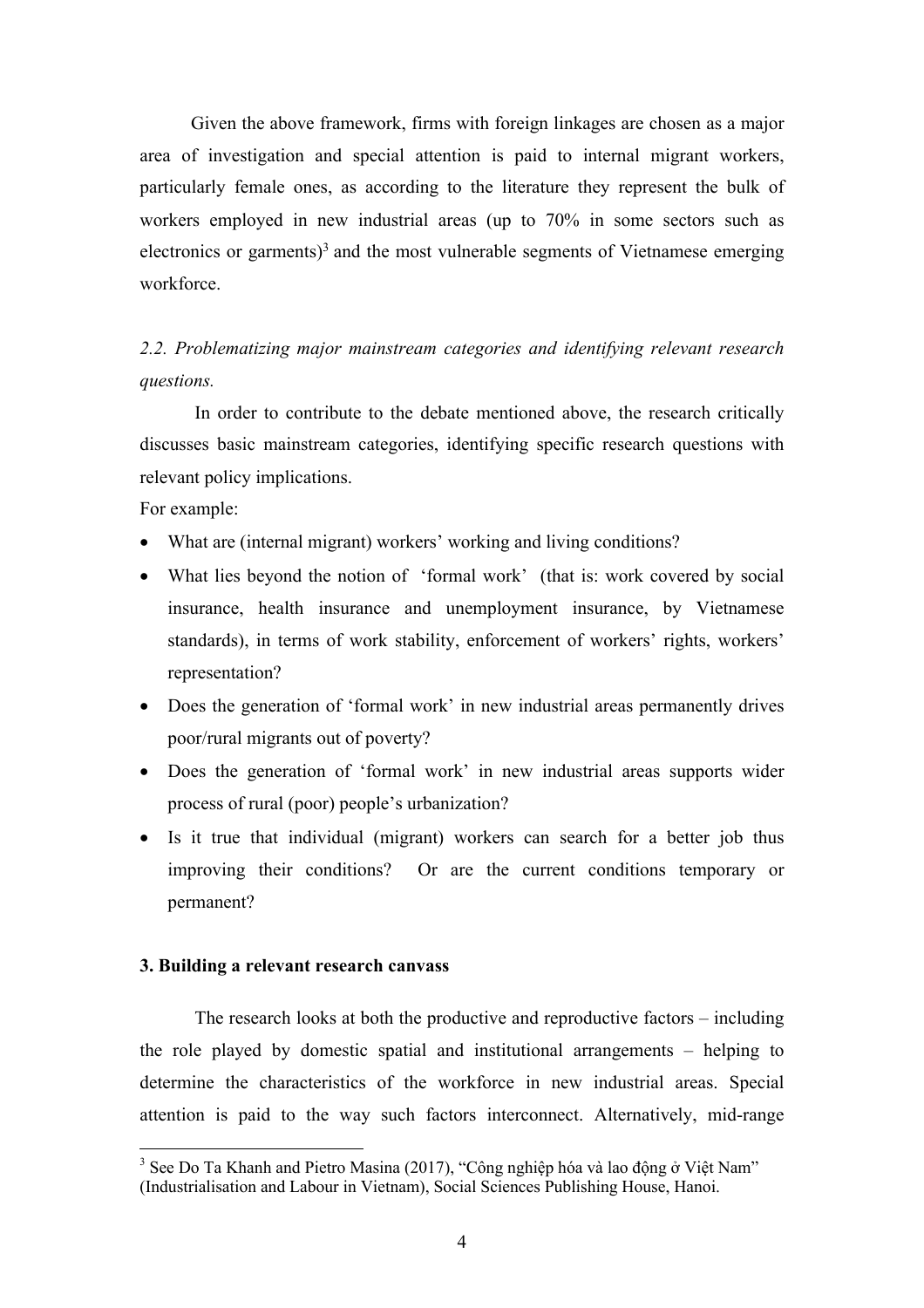research objectives can be identified, focusing either on 'productive' or on 'reproductive' issues. In what follows, a list of sub-topics is proposed to take in consideration for each of the main research topic suggested (production/reproduction).

## **Production, main sub-topics:**

- Life at the factory: general info and main concerns raised by workers.

- How workers got to know the current job and employers' main recruitment strategies.

- System of work contracts.

- Management of workloads.
- Wage structure.
- System of rules and discipline at the factory and links with the structure of wages.
- Main factors determining workers 'exit' from industrial work.
- Workers' awareness of their rights.
- The role of trade unions in enforcing workers' rights at the factory level.

- The relationship between workers and trade unions and civil society organisations (workers' perspectives).

- Workers' understanding of their future.

*Special attention is paid to identify whether specific devices are at work enabling the employers to lower the length of contracts, to increase the workloads, to control workers' behaviour, to keep wages low, to easily fire workers, to bypass workers' rights.* 

#### **Reproduction, main sub-topics (especially relevant for migrant workers):**

- **-** Life in dormitories, general conditions and main concerns raised by workers.
- Workers' background and how they got to know about the current living place.
- Main living costs at the industrial zone.
- Workers' access to social services given the working of the ho-khau system.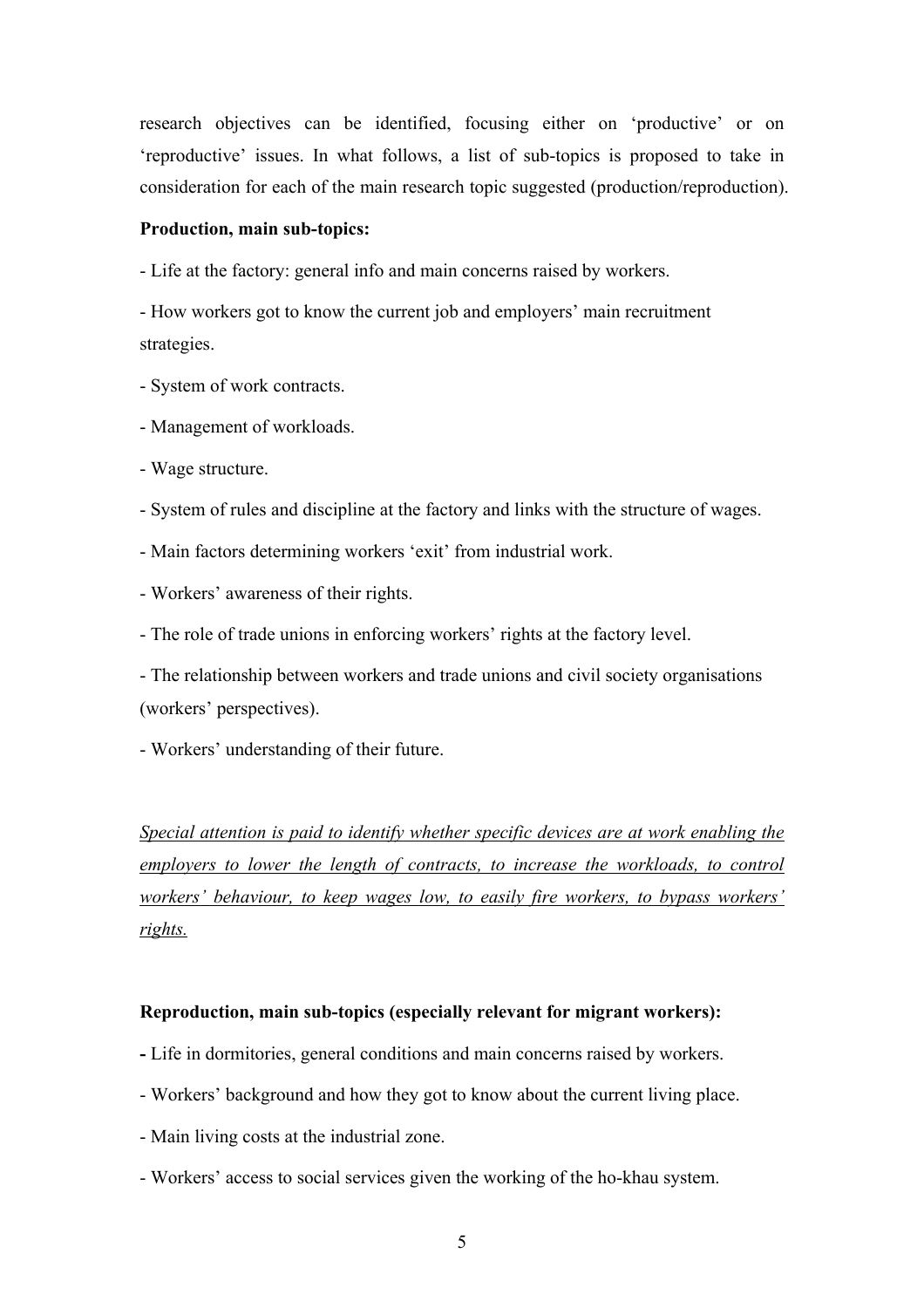- Main problems related to workers' settlement at the industrial zone (both spatial, institutional and cost constraints).

- Differences between single workers and workers with families (especially with children).

- Workers' relationship with the places of origin.
- Workers' relationship with the 'city'.
- Workers' understanding of their future perspectives.

*Special attention is paid to the way spatial (dormitory regimes) arrangements contribute to raise workers' vulnerability and precariousness.* 

## **4. Operationalizing the research**

The research follows a case-study approach, instead of focusing on producing statistically significant data. This allows, indeed, to analyse in-depth specific dynamics as they emerge out of a rapidly changing – and partially still unknown – social and industrial environment such as the Vietnamese one. A case-study approach can make use of an ad hoc mix of qualitative and quantitative research tools, along with the collection of relevant background information. The most appropriate research sequencing could be as follows:

#### **4.1. Site selection and background info:**

- The industrial area/specific factories to be investigated are selected based on their relevance to the objectives of the research. Special attention is given to highly globalized economic sectors (for example garments and electronics). Researches focusing on more than one industrial sector can be of particular use as they allow comparisons between economic sectors. Other criteria of selection could be the national relevance of specific parks/companies, their size, the particularly high level of strikes, or general characteristics that make them particularly illustrative of specific dynamics at work ('hot spots').
- Background info is collected about the sector under investigation, including main economic and employment trends at national and regional level.
- Background info is collected on specific industrial areas and firms under investigation, including production volumes, value chains, main export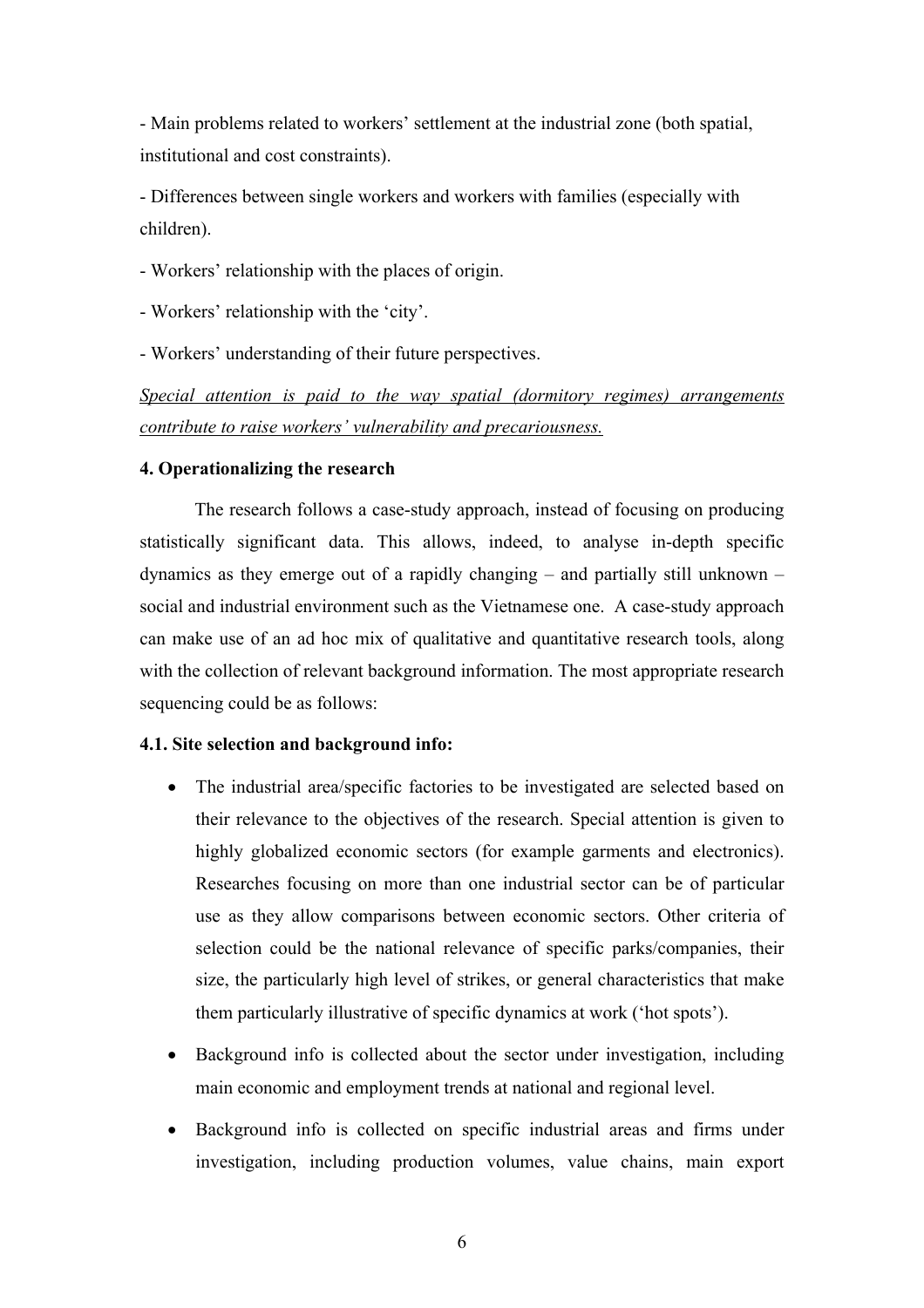markets, type of contracts prevailing, number of migrant and local workers, etc.

• In the case of lack (or unreliability) of relevant statistics at national/regional level, the collection of background info relies on the information provided by key-informants such as industrial park management or factory and industrial zone level trade unionists and managers.

### **4.2. Fieldwork research**

#### **4.2.1. Rapid Site Appraisal**

The general purpose of Rapid Site Appraisal (RSA) is to familiarize with workers' living environment and establish good relationships with local people. RSA is also useful to collect further background information, especially related to the socio-economic scenario of the locality, and to grasp the relationship between migrants and locals, and resident administrative management (relationship with local authorities). In case workers' living environments are differentiated – for example in case of differentiated dormitory regimes – both of them should be taken into account by the research. Background info will be collected through: 1. Checking the availability of second-hand data about the researched places; 2. Directly observing local life (including exchanging views and info with local people); 3. Identifying local key-informants (for example local authorities, the landlords of privately run accommodations and the managers of official dorms) and organizing interviews and discussions with them.

Transact walk is a suitable tool to be used in this activity. Transact walk means that researchers walk around the researched sites, which may be a hamlet, a village or a campus of official dorms. By taking transact walk, researchers can observe the infrastructure (road, school, cultural centre, healthcare station, market), workers' dormitories and local people's activities. On the way of transact walk, researchers can take short interviews with local people, landlords (who own privately run dorms), local authorities to acquire basic information on security, price of rents, workers' working time, and even to know local people's feelings and perceptions about workers. Through these interviews, key informants should be identified and be kept as a contact for later detailed interviews. Through interviews during transact walk, information of the targeted workers must be noted, especially the location of their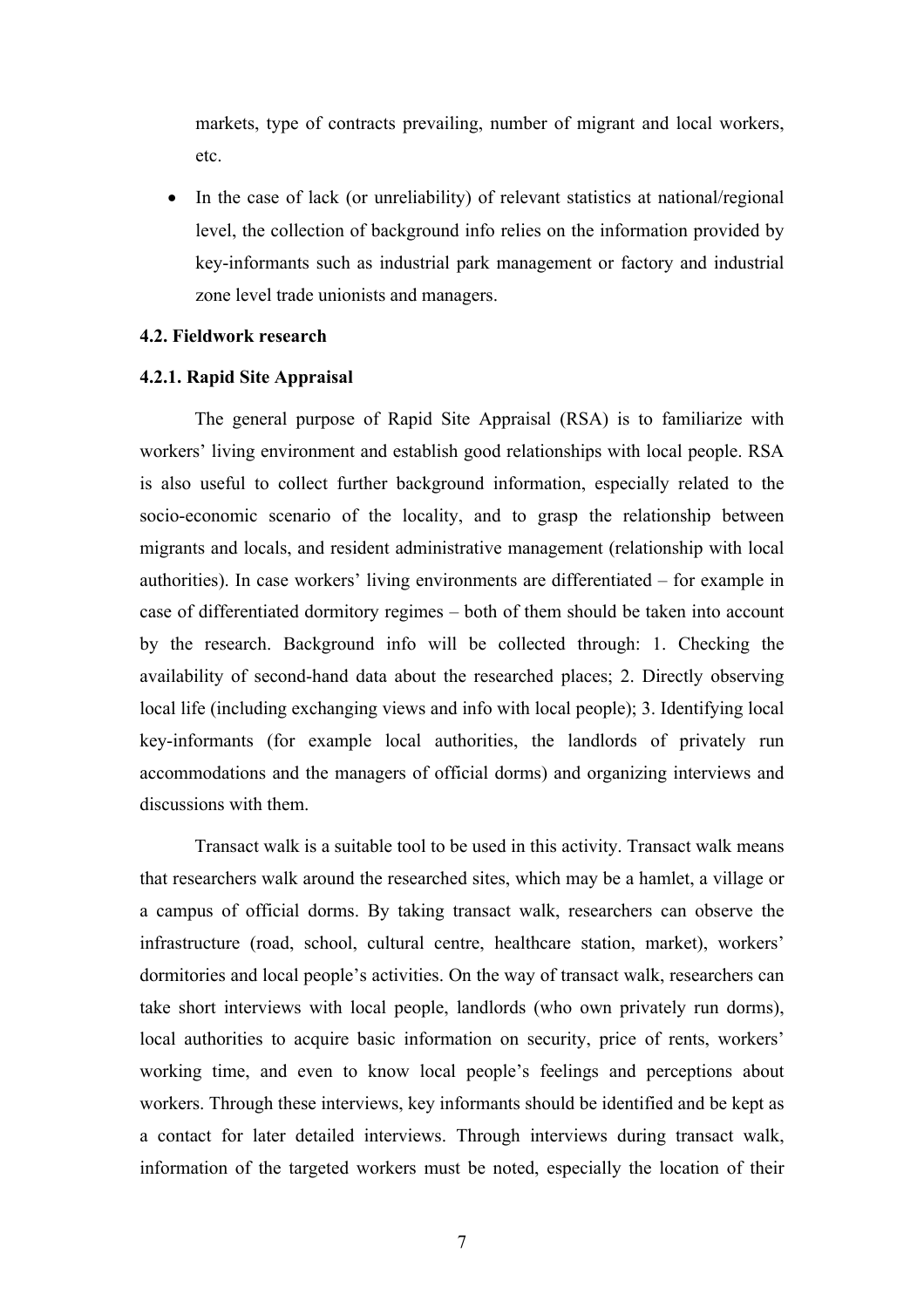living place (dorm), this will help to contact them later for interviews (by both questionnaires or in-depth interview). In the case that workers live in official dorms, it is very important to contact the managers of the dorms to acquire their support to mobilize workers for interviews, especially for questionnaire surveys.

#### **4.2.2. Quantitative research**

Within a case-study approach, the main aim of conducting a questionnaire survey is to familiarize with a first pool of workers to start the research, collecting basic info about them and identifying those keener to be involved in in-depth interviews and focus group discussions. A basic questionnaire survey will allow, for example, identifying workers' age, their origins, their average salary, their type of work contract, their current accommodation (privately run or official dorms), and their marital status (See the Appendix for details - questionnaire). According to their specific characteristics, these workers can be relied upon for the organization of specific group discussions and in-depth interviews. For example these could involve, separately, single workers and workers married with children, workers under fixedterm and undefined-term contracts, workers living in privately run accommodations and workers living in official dorms. If workers involved in the questionnaire survey are not keen to participate in focus groups and in-depth interviews – or if the questionnaire survey does not reach workers with specific characteristics of interest for the research – they can be relied upon to reach further workers (through the snowballing process).

#### *Remarks on the preparation and implementation of quantitative research*:

The questionnaire must be tested before being delivered to workers. To do this, researchers and research assistants organise an in-office session, in which they play the role of workers to answer. The revised questionnaire then will be tested on the field with a few workers and then fine-tuned again. This is an important activity to make sure that all the questions are understandable and answerable by workers.

Mobilizing worker is the biggest challenge for researchers for two main reasons: i) in privately run dorms, workers who work in targeted industries (e.g. garment and electronics) do not often live together; ii) in official dorms, workers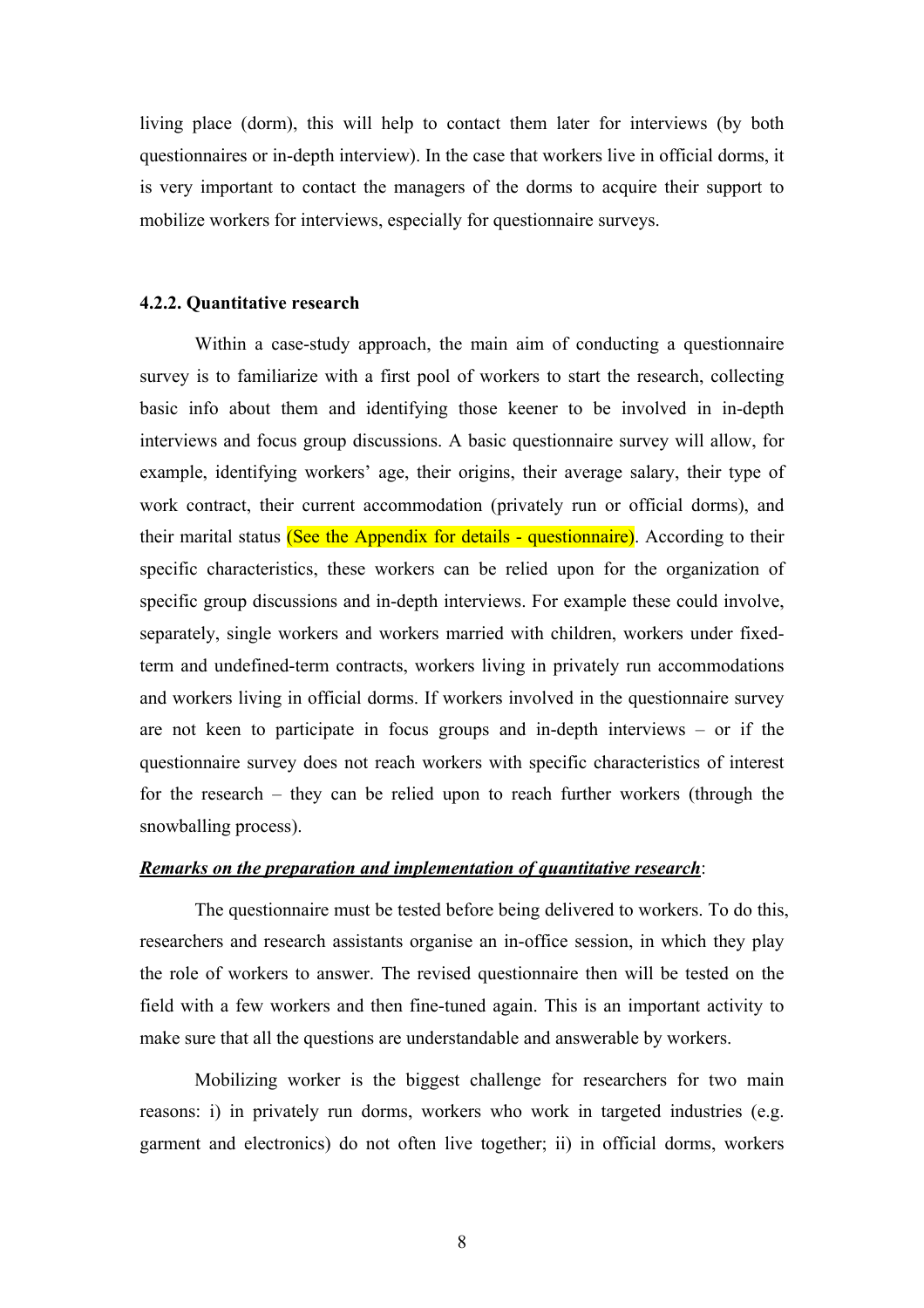working for the same industries live together, however researchers (outsiders) are not allowed to conduct the survey inside the dorm.

Considering the above challenges, researchers are suggested to use the following strategy:

- Workers in official dorms are mobilized with the help of the dorm manager who allows a representative of the research team to go inside the dorm to invite workers to meet researchers in a public place inside the campus, such as recreational centre or a café.

- Workers living in privately run dorms can be mobilized in various ways, such as coming back to the dorms marked on the map during transact walk, asking the landlords to introduce workers to the researchers, asking local officers to take researchers to each dorm to find workers or using snowball strategy to reach targeted workers.

Once researchers meet workers, there are two options of taking the interviews:

i) As for workers living in the official dorms, as mentioned above, they are mobilized in groups in public places. Thus, they should be divided in smaller groups (preferably 3 – 4 workers) so that one or more researcher can be assigned to each group and be in charge of supervising the survey process. The questionnaires are delivered to workers to answer, and then the researcher will come one by one question together with workers.

ii) As for workers living in the privately run dorms, in addition to the above strategy, researchers can interview workers individually in their room. The researcher can ask the workers and fill in the questionnaire by his/herself.

Before starting the interview, researchers must introduce themselves and the purpose of the survey, not least in order to allow the worker to familiarize with them, and ask for their consent. Is it of the outmost importance to make sure that the interview process is not influenced by any kind of external pressure (landlords, managers, local authorities etc. should not be allowed to participate in the process). In addition, workers should be encouraged to make questions of their own interest to researchers, for example about legal labour regulations. In this way, especially when practitioners conduct the survey, the research becomes also an opportunity for educating workers about their rights and providing legal assistance to them. Last but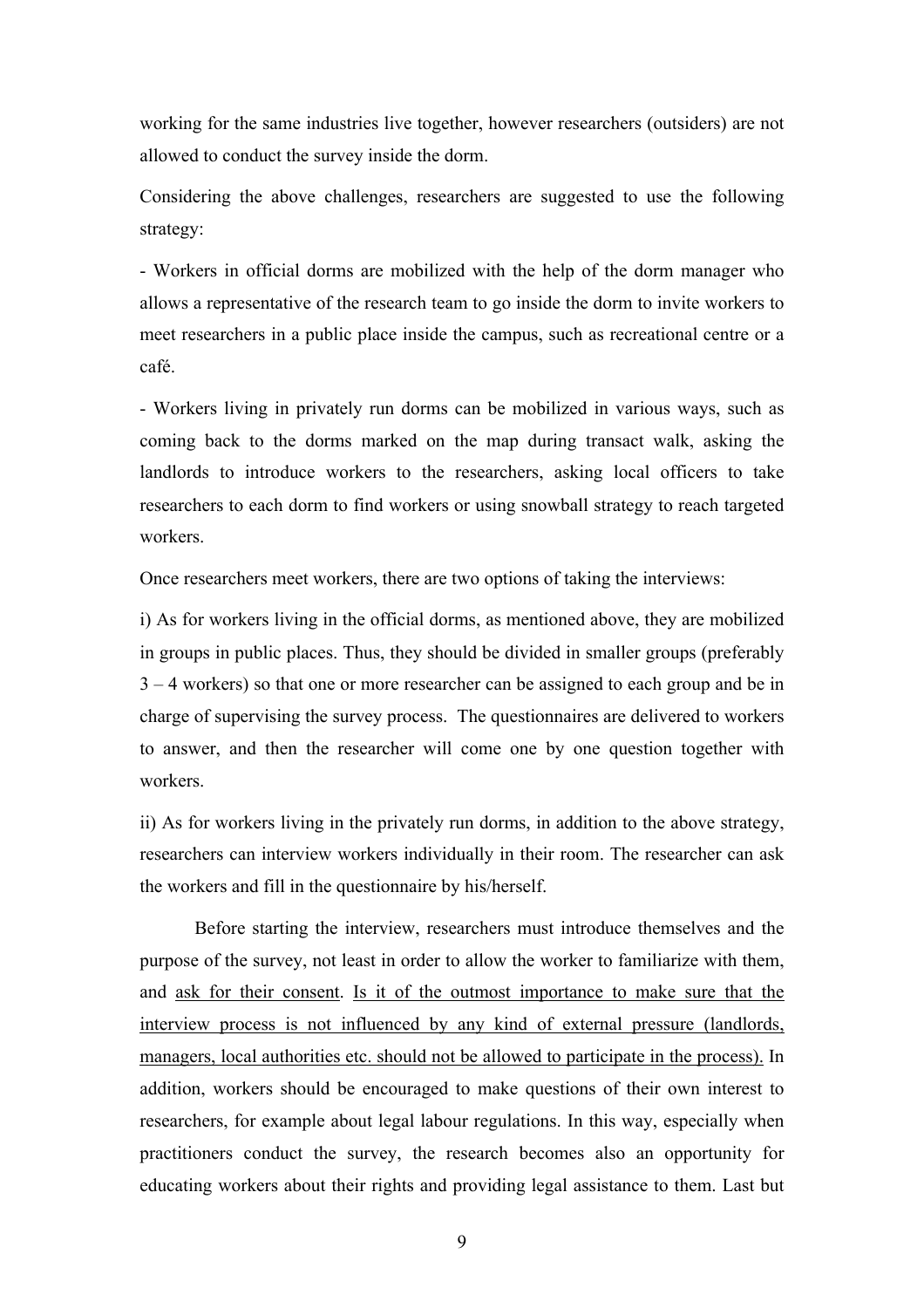not least, researchers should collect workers' contact, in order to be able to come back to them in the later qualitative phase of the research.

#### **4.2.3. Qualitative research**

Qualitative investigation is the most important component of a case-study approach as being proposed in this booklet. It allows exploring in depth the dynamics underpinning workers' integration into industry, including, for example, how productive and reproductive factors interconnect. Especially, it allows gathering workers' own perspectives about their conditions and needs well beyond the answers given during the questionnaire survey. With the above aim, researchers must be aware constantly that workers to be involved in qualitative research are contacted during the quantitative phase.

In what follows, some major qualitative research tools are detailed.

#### Focus group discussion:

The focus group is a tool to acquire information from workers through group discussion.4 Workers participating in the focus group discussion can be those working in the same industry (garment or electronics) or different industries (both). The participants in the discussion may be gathered as follows:

- Workers who participated in the questionnaire survey are contacted;
- Workers introduced by key informants;
- Workers in the same dormitory (who work in the targeted industries)

The focus group discussion can be organized in workers' accommodations (for those living in privately run dorms) and in public places such as café and recreational centers (for those living in official dorms).  $6 - 12$  workers should participate in each group.

According to the research's aims the group discussion could be focused either on productive or on reproductive issues – or on specific sub-topics – leaving anyway workers free to make their own connections.

## In-depth interview

<sup>4</sup> See more: Britha Mikkelsen (2005), *Methods for Development Work and Research: A New Guide for Practitioners*, Sage Publications, New Delhi, p.80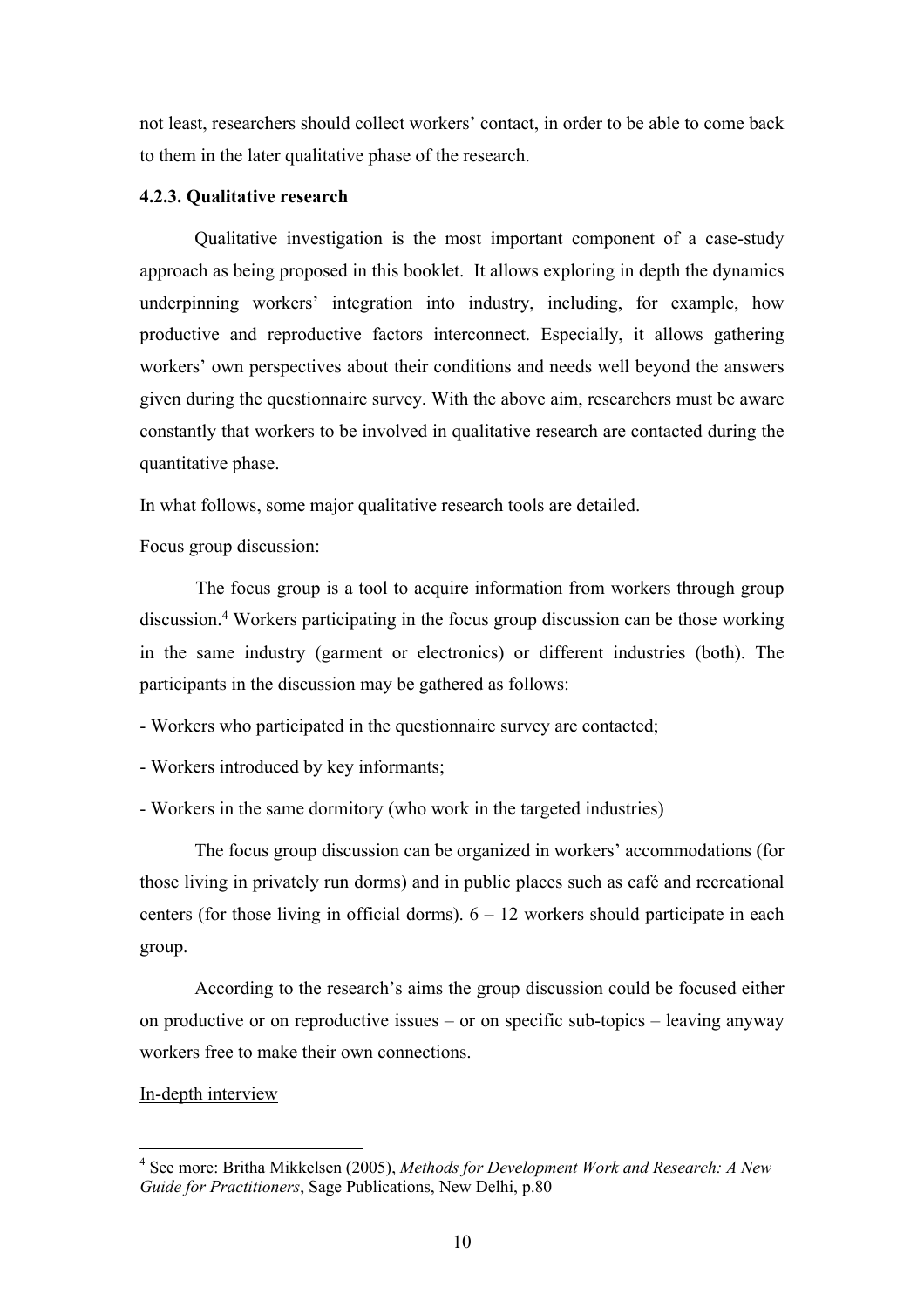In-depth interview is aimed to gain deeper understanding of a worker's working and living conditions and his/her own views on the researched topics, with special attention to his/her specific situations.

Workers are selected for in-depth interviews based on the following criteria:

- Those have participated in focus group discussion will be selected for in-depth interviews. They should have a special situation; have good understanding of their job, enterprise, and dormitory; or have 'little' voice in the focus group discussion.

- Those who have participated in the questionnaire survey and left their contact will be invited to the interviews.

- Those are introduced by other workers.

The topics and questions of the interview are covered by the two main topics, as mentioned above: production and reproduction.

#### Life history:

Life history aimed at understanding the life of workers longitudinally. Researchers will go deeper on their family situations, their social and family relationship and their life incidents, up to present.<sup>5</sup> Researchers also pay attention to the shock and stress that workers have been experiencing as well as the change of job, if any, that they have made in their life.

The way to select workers for interview using life history is similar to that for in-depth interview.

## Interviewing key-informants:

Key informants are identified as those who have good understanding of the community (hamlet or commune), local people and workers. They are expected to provide researchers insights of local policies affecting workers, corporate policies towards workers, lifestyle and situation of workers, and social relations of workers (including the relationship between workers and local people as well as local authority).6 Moreover, the interview is also an opportunity for researchers to cross check the information gained through the interviews with workers. Key informant

<sup>&</sup>lt;sup>5</sup> See more: Irene Norlund and Mike Parnwell (2003), "Methodology Guidelines", project: "Sustainable Livelihoods in Southeast Asia" (2001-2003), p.44

<sup>6</sup> See more: Britha Mikkelsen (2005), *Methods for Development Work and Research: A New Guide for Practitioners*, Sage Publications, New Delhi, p.80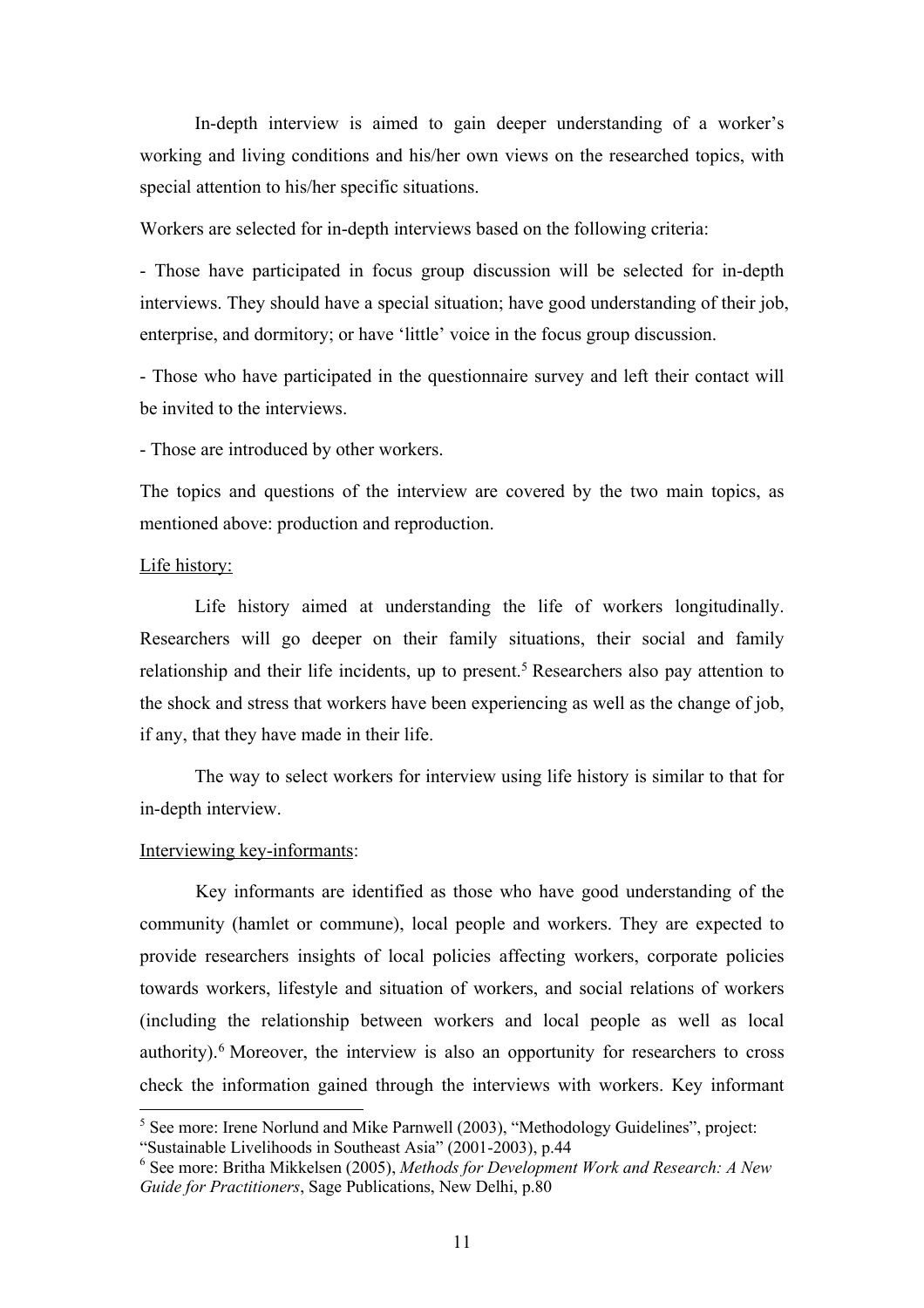interview can be taken before, during or after focus group discussion and in-depth interview.

Key informants may be local authority officers (head of hamlet, secretary of Party cell of hamlet, local police), corporate trade union officers, corporate managers landlords.

#### *Remarks on the preparation and implementation of qualitative research:*

To organise group meetings and in-depth interviews, one of the most challenging things is to find the relevant location to mobilize workers and to avoid that external factors influence the interviews.

General criteria for the preparation of fieldwork activities:

- Depending on the quantity of workers, the location for meeting can be the workers' dorm (for small groups of 5-10 people), the cultural centre of the hamlet/ward or a café/beer restaurant where workers often come (for larger groups or several small groups organized at the same time). Landlords are not allowed to attend the discussion/interview on workers' life in privately run dorms.
- Before organising group discussion, it is necessary to observe workers' living conditions and make appointments in advance, avoiding coming and working without notice.
- Researchers should choose appropriate time for discussion; the most suitable time is after the dinner for workers who do not work in the night shift.

To make the fieldwork efficient, it is necessary to have an on-site analysis for each site. It is a chance for the research team to sum up the findings gained in the field and to reach consensus among researchers. It is also very important to validate the findings to make sure that the information gained is trustable. The validation can be carried out via focus group or interviews with local authorities, corporate trade union or the employer.

In the qualitative research using participatory methodology, the interviewees/participants must be regarded as the ones who know their own situation the best. Researchers are just 'outsiders', who know unclearly the situation and only improve their perception through dialogue/discussion.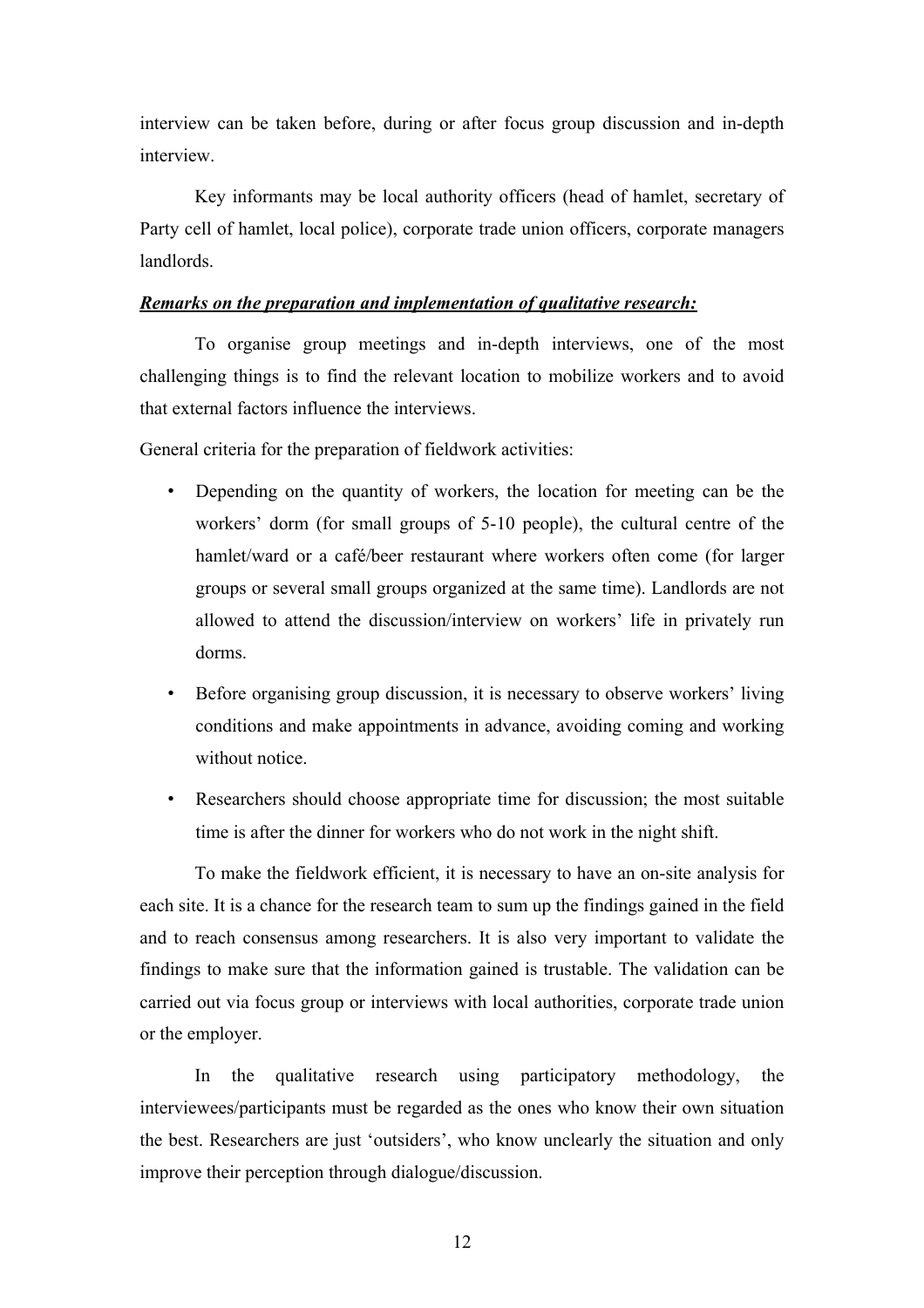| <b>Position</b>  | <b>Professional requirement</b>                                                                                                                                                       | <b>Tasks</b>                                                                                                                                                                                                                                                    |
|------------------|---------------------------------------------------------------------------------------------------------------------------------------------------------------------------------------|-----------------------------------------------------------------------------------------------------------------------------------------------------------------------------------------------------------------------------------------------------------------|
| Researcher       | Having been equipped the<br>participatory methodology,<br>having<br>skill<br>on<br>communication/organisation,<br>and having knowledge and<br>understanding of industrial<br>workers. | $\checkmark$ Guiding workers in group<br>discussion<br>$\checkmark$ Ensuring research<br>timeline<br>$\checkmark$ Ensuring the respect of<br>methodology and research<br>objectives                                                                             |
| <b>Assistant</b> | skills<br>having<br>communication/organisation/ad<br>ministration                                                                                                                     | Having knowledge of Arranging location for the<br>participatory methodology and research, i.e. group discussion/in-<br>on depth interview; providing<br>supporting tools such<br>as<br>image/note-taking, voice<br>recording or interpretation, if<br>required. |

## **4.3. A simplified research approach for more immediate and pragmatic issues**

As mentioned above, the suggested research approach is particularly useful to produce broad-based innovative researches by social researchers. However, a 'simplified version' can meet more pragmatic and immediate objectives such as: i) Understanding major workers' concerns at their work place (as they emerge); ii) Meeting, while researching, workers' needs through relevant intervention, e.g. providing education about their rights, skill training, etc.; iii) Producing relevant knowledge for participation in policy debate and advocacy activities. In this case, the main users would be practitioners from civil society organisations and industrial park/factory level trade unionists.

Thus conceived, the research should exclusively focus on working conditions and industrial relations at the factory level and should mainly make use of surveys and/or focus group discussions/in-depth interviews with workers. These should be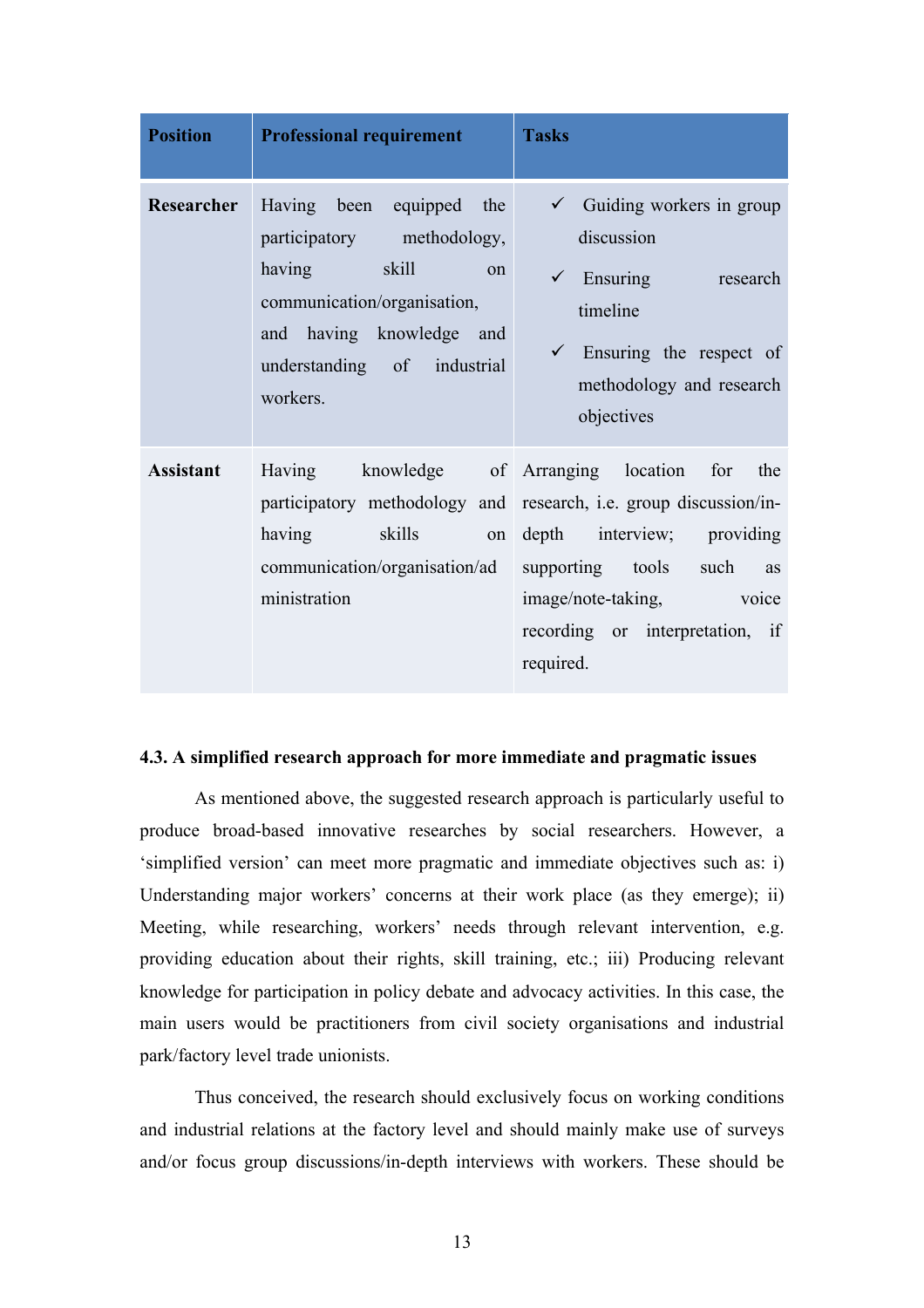used not only as research tools, but also as tools to counter-inform workers about their basic rights at work.

# **4.4. Some general remarks on fieldwork research (both quantitative and qualitative)**

The research approach proposed in this booklet is broadly inspired by the notion of participatory research. Some of its guiding principles are:

- The research teams should not go to meet workers with pre-conceived ideas about the issues they are facing. Main issues and priorities should be identified by workers themselves, to the maximum extent possible.
- All groups of workers must have their voice in the research, especially migrant workers, female workers or workers in special situations. The researchers should empower the workers to speak up their voice and solutions. The researchers will also have to respect and record workers' expectations and their proposed solutions to change/improve their lives.
- The researchers should also be aware of their role in the research. They should avoid being the masters or experts who dominate the discussion with the workers. Learning from each other or two-way learning, between the researchers and workers, is a good strategy for an action-oriented research.
- The researchers should also pay special attention to their attitude, behaviour and rapport. Most of workers are young, so they often feel shy or hesitate in contacting people from outside. They also find it hard to share their life story to 'the outsiders' as well as express their expectations. The researchers therefore have to spend time to "break the ice" or to "warm up" the discussion/interview, particularly at the beginning.
- The researchers should triangulate the results gained through discussion/interviews with workers to make sure that they are accurate as much as possible. It is very important for this type of research, action-oriented one, because the results obtained will lead to recommendations to improve the conditions of workers. The triangulation will be carried out by raising the same questions to several interviewees. The information obtained can be also validated through the discussion with the employers and trade union officers.